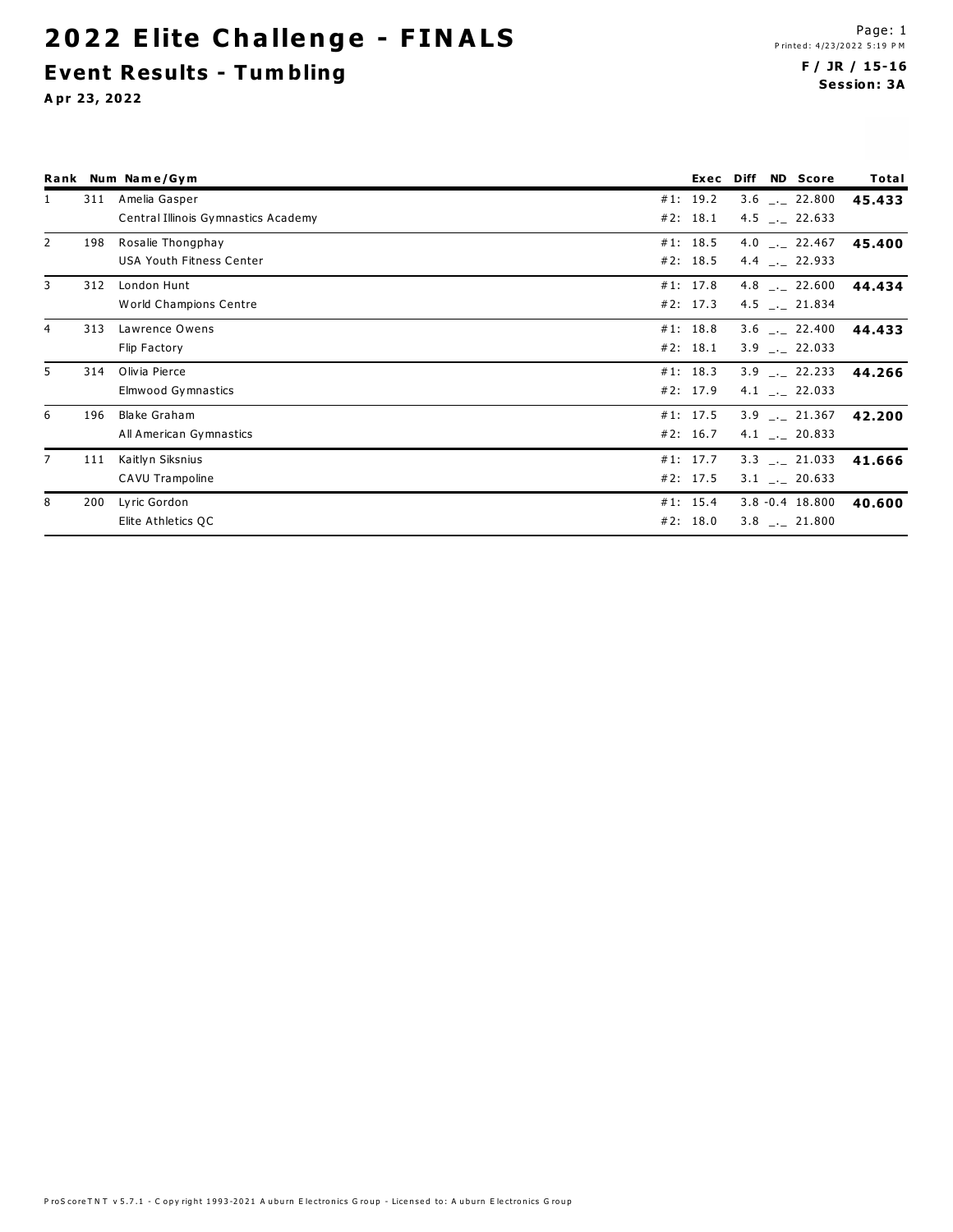## **2022 Elite Challenge - FINALS Event Results - Tum bling**

#### **F / IE / A ll A ge s Se ssion: 3A**

|              |     | Rank Num Name/Gym                          |          |  | Exec Diff ND Score   | Total  |
|--------------|-----|--------------------------------------------|----------|--|----------------------|--------|
| $\mathbf{1}$ | 305 | Brooklyn Brumble                           | #1: 18.1 |  | $3.4$ $_{-1}$ 21.467 | 42.900 |
|              |     | Oklahoma Extreme Tumbling & Trampoline     | #2: 17.5 |  | $3.9$ $-.21.433$     |        |
| 2            | 246 | Ava Binkowski                              | #1: 17.1 |  | $3.9$ $_{-1}$ 20.967 | 42.134 |
|              |     | Elite Sports Complex Inc.                  | #2: 17.1 |  | $4.1$ $_{-1}$ 21.167 |        |
| 3            | 248 | Karlee English                             | #1: 17.7 |  | $3.2$ $_{-}$ 20.867  | 39.800 |
|              |     | Powerhouse TNT Gymnastics                  | #2: 17.7 |  | $1.2$ $_{-1}$ 18.933 |        |
| 4            | 220 | Amanda Coes                                | #1: 15.6 |  | $3.9$ $_{-.}$ 19.500 | 38.267 |
|              |     | So Cal TTC                                 | #2: 14.7 |  | $4.1$ $_{-.}$ 18.767 |        |
| 5            | 306 | Hannah Davis<br>$#1$ :                     |          |  |                      | 0.000  |
|              |     | #2:<br>Central Illinois Gymnastics Academy |          |  |                      |        |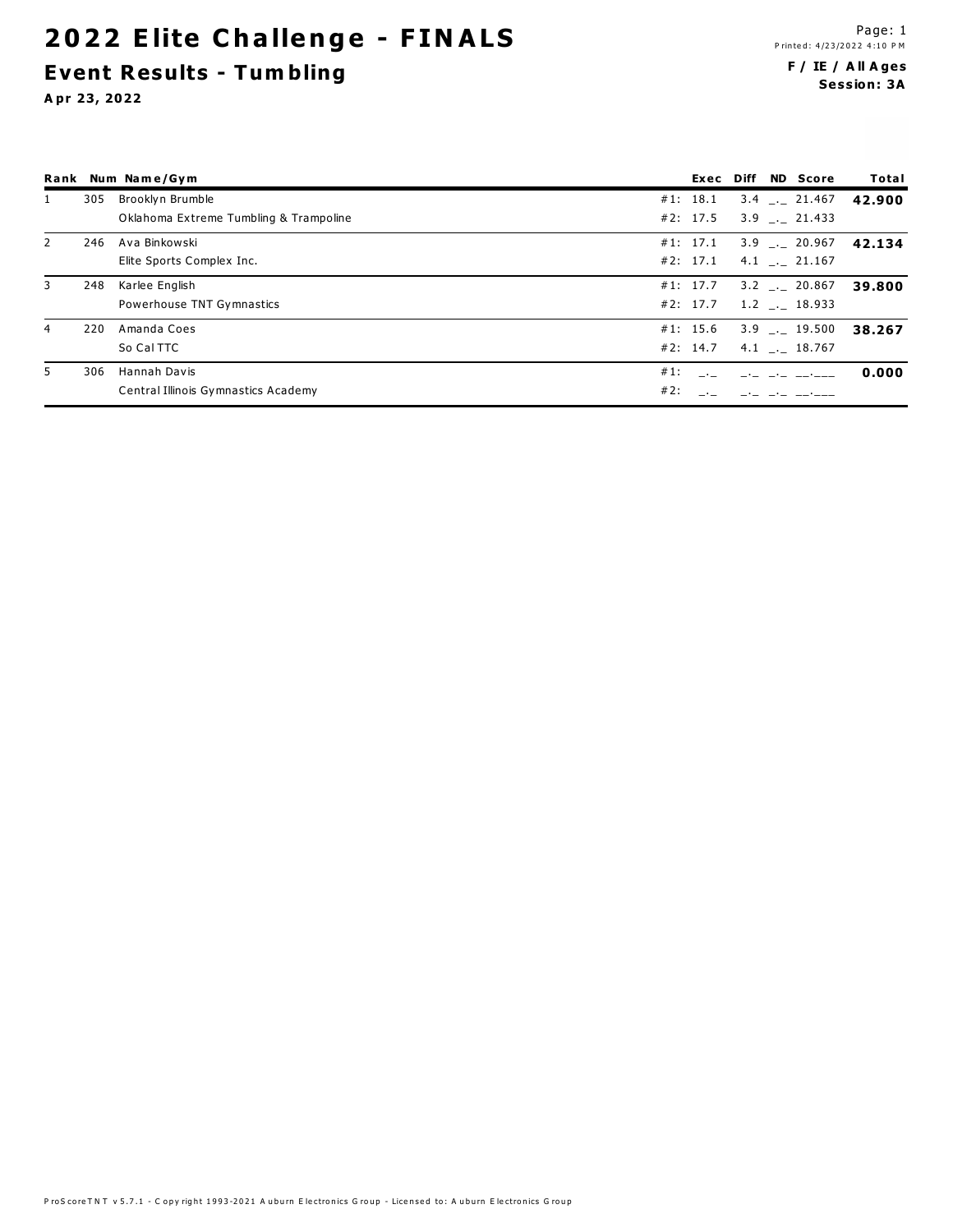## **2022 Elite Challenge - FINALS Event Results - Tum bling**

#### **F / SR / 18+ Se ssion: 3A**

|                |     | Rank Num Name/Gym                   |            | Exec Diff | <b>ND</b> Score              | Total  |
|----------------|-----|-------------------------------------|------------|-----------|------------------------------|--------|
|                | 317 | Miah Bruns                          | #1: 18.1   |           | $7.5$ $_{-1}$ 25.567         | 48.700 |
|                |     | World Champions Centre              | #2: 18.7   |           | 4.4 $\_$ 23.133              |        |
| 2              | 327 | Tia Taylor                          | #1: 16.7   |           | 7.5 -0.2 24.033              | 46.666 |
|                |     | Premier Athletics Knoxville         | #2: 17.9   |           | 4.7 $\ldots$ 22.633          |        |
| 3              | 324 | Jill Papenhause                     | #1: 18.3   |           | 4.5 $\_$ . 22.767            | 45.300 |
|                |     | Central Illinois Gymnastics Academy | #2: 18.9   |           | $3.6$ $\leftarrow$ 22.533    |        |
| $\overline{4}$ | 318 | Savanna Cecil                       | #1: 17.7   |           | $4.3 - 0.2$ 21.833           | 45.200 |
|                |     | Premier Athletics Knoxville         | #2: 17.5   |           | $5.9$ $-.23.367$             |        |
| 5              | 444 | Nasiarra Riley                      | #1: 15.9   |           | $7.1$ $-.$ 23.033            | 44.900 |
|                |     | Flip City South                     | #2: 18.3   |           | 3.6 . 21.867                 |        |
| 6              | 326 | Isabel Steinmetz                    | #1: 16.9   |           | $7.7$ $_{-1}$ 24.633         | 44.066 |
|                |     | Gyymnastics Central                 | #2: 16.1   |           | $3.7 - 0.4$ 19.433           |        |
|                | 252 | Kira Schwartz                       | #1: 16.1   |           | 1.2 $\_$ 17.333              | 40.700 |
|                |     | So Cal TTC                          | #2: 16.3   |           | $7.1$ $_{-1}$ 23.367         |        |
| 8              | 309 | Tasha Williams                      | #1: 10.7   |           | $2.7$ $_{\leftarrow}$ 13.367 | 13.367 |
|                |     | World Champions Centre              | 0.0<br>#2: |           | $0.0$ _._ 0.000              |        |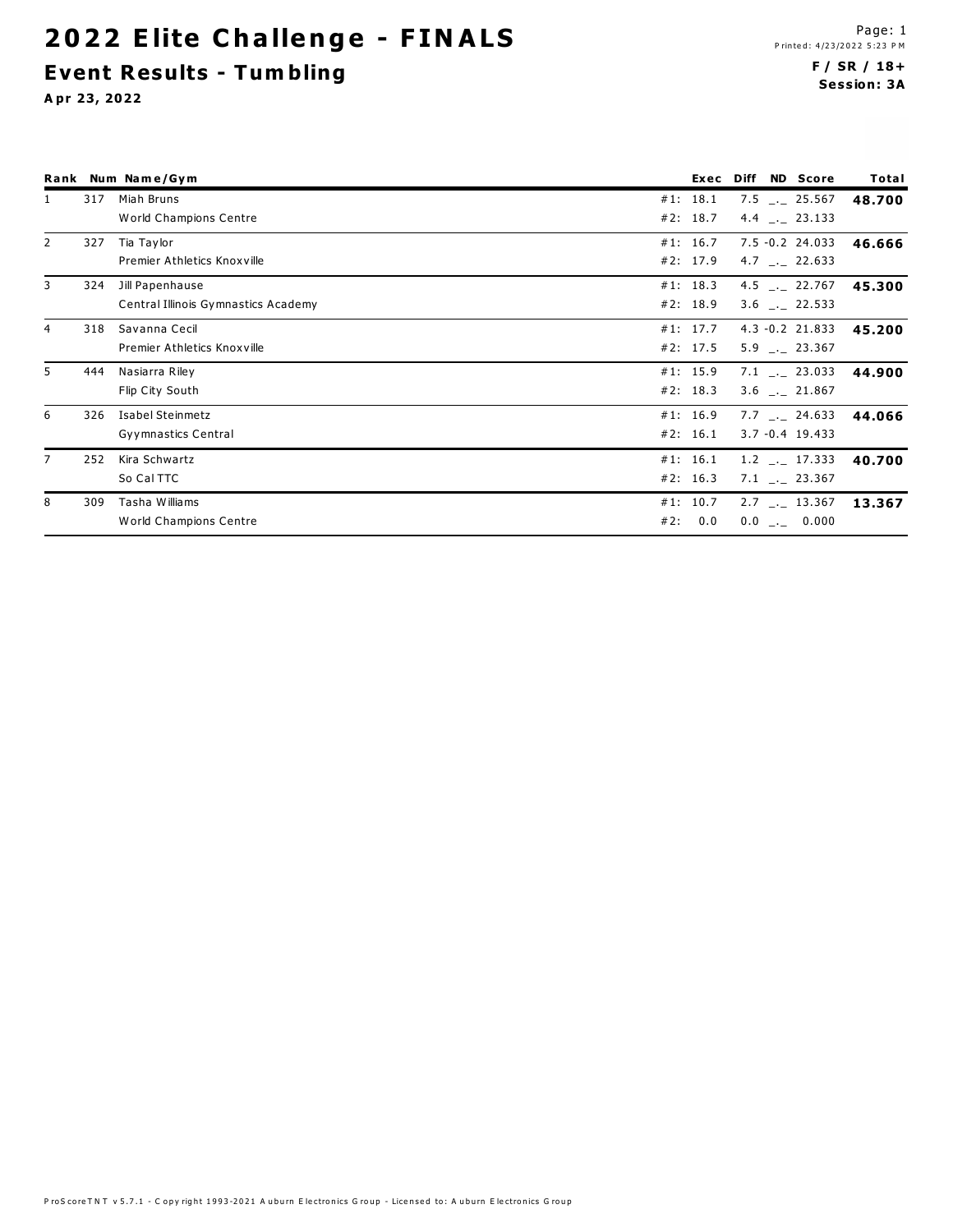## 2022 Elite Challenge - FINALS **Event Results - Tumbling**

|                |     | Rank Num Name/Gym           |          |  | Exec Diff ND Score   | Total  |
|----------------|-----|-----------------------------|----------|--|----------------------|--------|
| 1              | 310 | Xavier Harper               | #1: 18.1 |  | $8.9$ $_{-.}$ 26.967 | 54.000 |
|                |     | Premier Athletics Knoxville | #2: 18.1 |  | 8.9 . 27.033         |        |
| $\overline{2}$ | 197 | Micah Miner                 | #1: 16.9 |  | $6.9$ $_{--}$ 23.834 | 46.867 |
|                |     | Kris Power Tumbling         | #2: 18.3 |  | $4.7$ $_{-1}$ 23.033 |        |
| 3              | 203 | Amare Walker                | #1: 18.5 |  | $3.6 - 0.2$ 21.867   | 44.601 |
|                |     | CAVU Trampoline             | #2: 18.3 |  | 4.4 . 22.734         |        |
| 4              | 199 | ZaQuae Carter               | #1: 17.7 |  | $5.5$ $_{-1}$ 23.233 | 44.533 |
|                |     | CAVU Trampoline             | #2: 16.8 |  | $4.7 - 0.2$ 21.300   |        |
| 5              | 195 | Samuel Blando               | #1: 16.5 |  | 3.2 . 19.667         | 42.234 |
|                |     | So Cal TTC                  | #2: 15.7 |  | 7.1 -0.2 22.567      |        |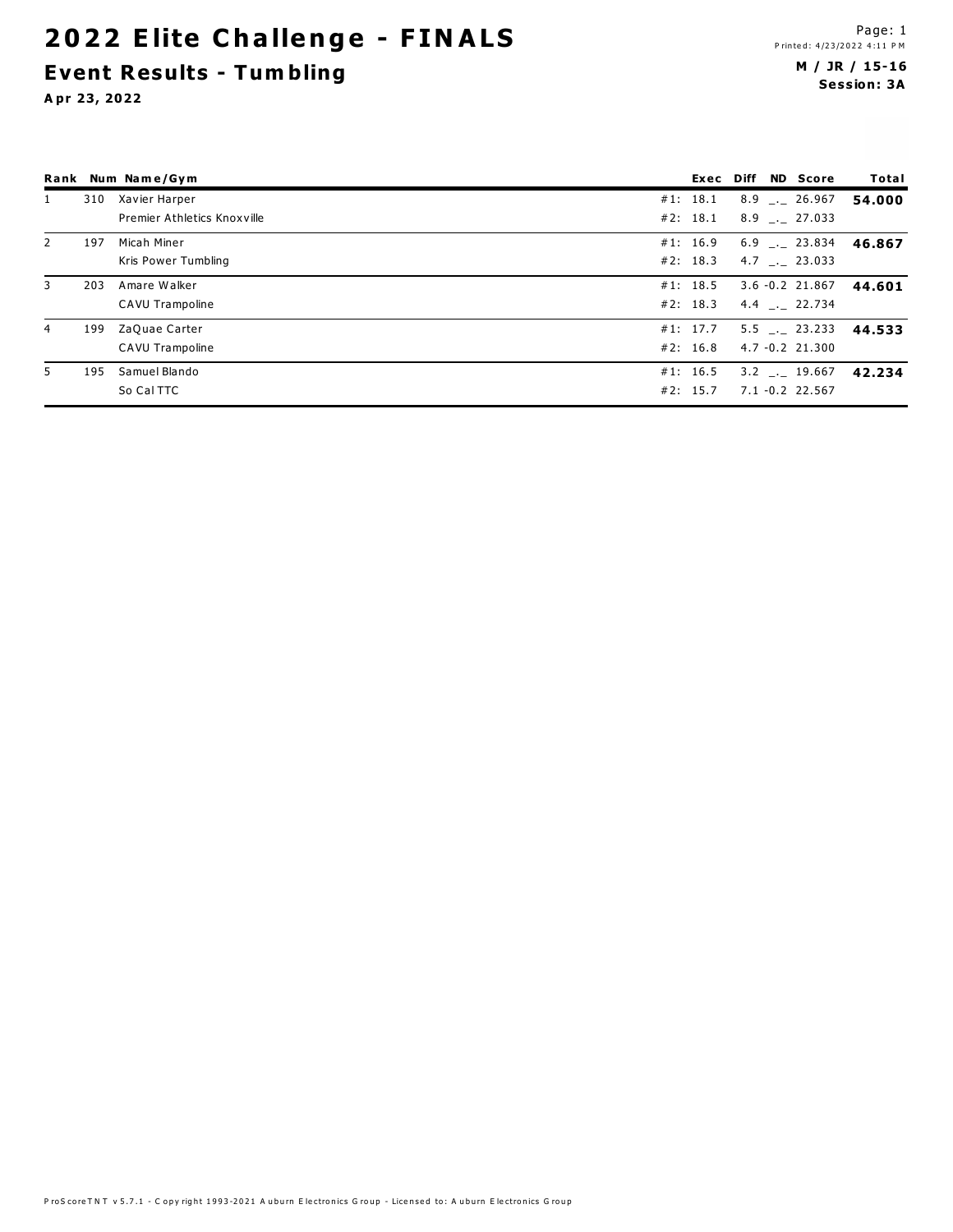## **2022 Elite Challenge - FINALS Event Results - Tum bling**

#### **M / IE / A ll A ge s Se ssion: 3A**

|              |     | Rank Num Name/Gym                                  | Exec Diff            |  | <b>ND</b> Score                            | Total  |
|--------------|-----|----------------------------------------------------|----------------------|--|--------------------------------------------|--------|
| $\mathbf{1}$ | 177 | Dylan Bealey<br>Aspire Gymnastics Academy          | #1: 17.9<br>#2: 18.1 |  | $5.5$ $-.23.367$<br>$4.6$ $-.22.667$       | 46.034 |
|              | 247 | Raf Bryant<br>Integrity Athletics                  | #1: 18.0<br>#2: 18.3 |  | $5.5$ $_{-1}$ 23.500<br>4.0 $\_$ 22.333    | 45.833 |
| 3            | 308 | Morgan Kessler<br>World Champions Centre           | #1: 18.5<br>#2: 18.7 |  | 4.0 $\_$ . 22.533<br>4.0 $\_$ 22.667       | 45.200 |
| 4            | 249 | <b>Hunter Moravec</b><br>Elite Sports Complex Inc. | #1: 15.9<br>#2: 16.1 |  | $5.3$ $_{-1}$ 21.167<br>$5.5$ $-.21.567$   | 42.734 |
| 5.           | 245 | Ghavyn Thompson<br>Aspire Kids Sports Center       | #1: 15.4<br>#2: 17.7 |  | $2.9$ $_{-}$ 18.300<br>4.4 $\_$ 22.067     | 40.367 |
| 6            | 244 | Smith Light<br><b>Integrity Athletics</b>          | #1: 15.2<br>#2: 18.1 |  | $2.9$ $_{-1}$ 18.100<br>$3.8$ $-.21.933$   | 40.033 |
|              | 178 | Benjamin Glass<br>Dynamic Gymnastics               | #1: 15.2<br>#2: 17.1 |  | $2.9$ $_{-1}$ 18.100<br>$1.2 - 0.2$ 18.067 | 36.167 |